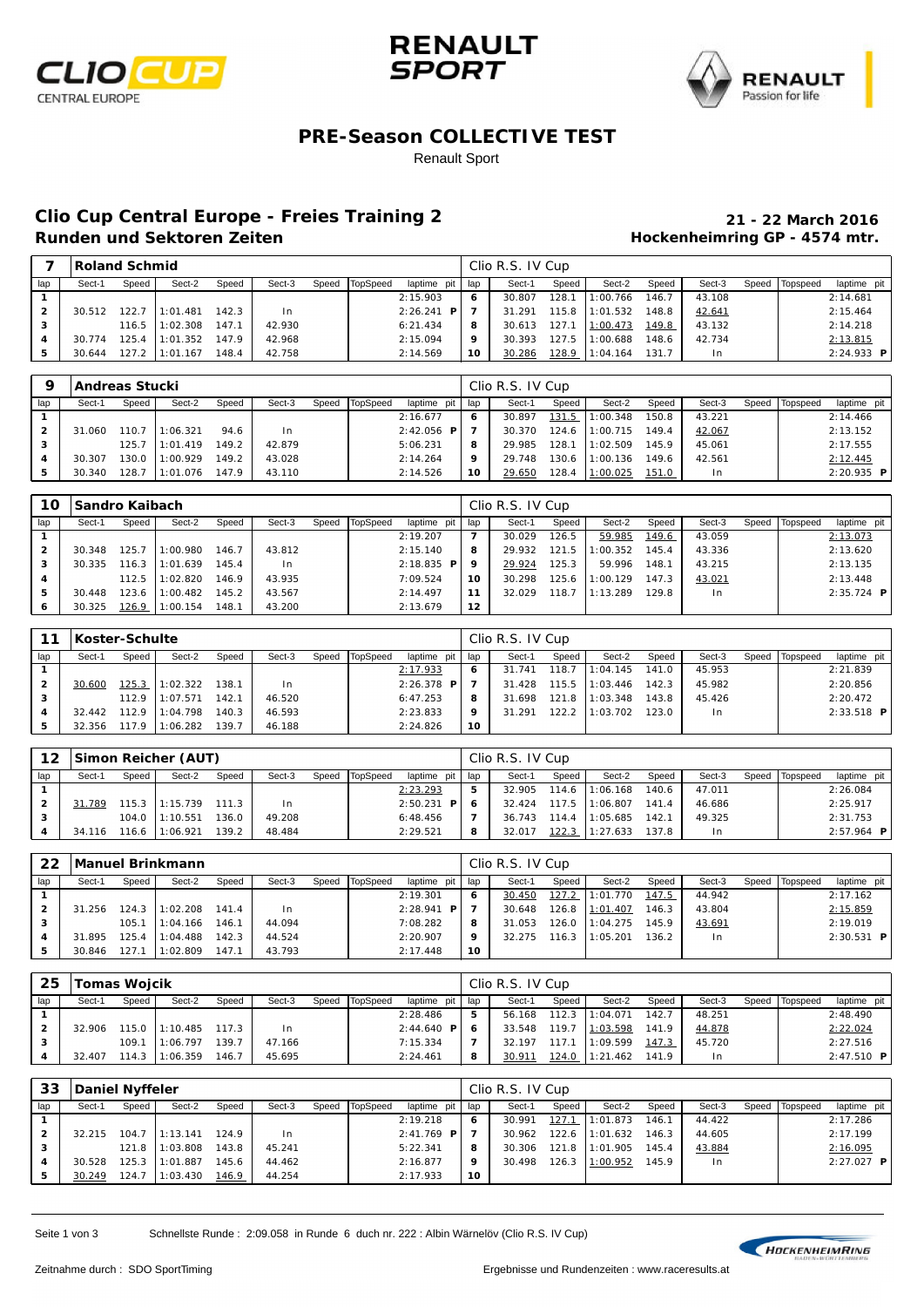





#### **PRE-Season COLLECTIVE TEST**

Renault Sport

# **Clio Cup Central Europe - Freies Training 2 21 - 22 March 2016**

### **Hockenheimring GP - 4574 mtr.**

| 36  | <b>IDino Calcum</b> |       |          |       |        |       |          |                  |     | Clio R.S. IV Cup |         |          |       |                |       |          |                   |
|-----|---------------------|-------|----------|-------|--------|-------|----------|------------------|-----|------------------|---------|----------|-------|----------------|-------|----------|-------------------|
| lap | Sect-1              | Speed | Sect-2   | Speed | Sect-3 | Speed | TopSpeed | laptime pit      | lap | Sect-1           | Speed   | Sect-2   | Speed | Sect-3         | Speed | Topspeed | laptime pit       |
|     |                     |       |          |       |        |       |          | 2:14.215         | 6   | 29.453           | 131.5   | 59.433   | 150.6 | 42.339         |       |          | 2:11.225          |
|     | 29.874              | 129.3 | 1:07.581 | 98.4  | In.    |       |          | 2: 41.202<br>P I |     | 29.753           | 126.9   | 59.165   | 147.3 | 42.300         |       |          | 2:11.218          |
|     |                     | 131.1 | 59.829   | 149.6 | 42.255 |       |          | 5:04.000         | 8   | 29.877           | 130.OI  | 1:10.910 | 106.4 | 52.806         |       |          | 2:33.593          |
| 4   | 30.241              | 131.5 | 59.432   | 151.0 | 42.740 |       |          | 2:12.413         | ۰   | 29.304           | 132.2   | 58.937   | 150.0 | 42.064         |       |          | 2:10.305          |
| 5   | 29.857              | 131.9 | 1:00.608 | 150.0 | 42.654 |       |          | 2:13.119         | 10  | 31.395           | 115.6 I | 1:12.476 | 122.7 | 1 <sub>n</sub> |       |          | 2:34.501 <b>P</b> |

| 44             | Lisa Brunner |       |          |       |        |                |               |     | Clio R.S. IV Cup |       |          |       |        |       |          |              |
|----------------|--------------|-------|----------|-------|--------|----------------|---------------|-----|------------------|-------|----------|-------|--------|-------|----------|--------------|
| lap            | Sect-1       | Speed | Sect-2   | Speed | Sect-3 | Speed TopSpeed | laptime pit   | lap | Sect-1           | Speed | Sect-2   | Speed | Sect-3 | Speed | Topspeed | laptime pit  |
|                |              |       |          |       |        |                | 2:28.241      | 5   | 30.838           | 122.6 | 1:01.541 | 145.4 | 45.989 |       |          | 2:18.368     |
| $\overline{2}$ | 33.215       | 116.8 | 1:08.932 | 116.0 | l n    |                | $2: 44.436$ P | -6  | 32.175           | 117.5 | 1:02.024 | 147.1 | 45.651 |       |          | 2:19.850     |
|                |              | 110.7 | 1:06.630 | 143.2 | 48.490 |                | 5:33.646      | 7   | 30.560           | 124.7 | 1:01.862 | 145.6 | 45.134 |       |          | 2:17.556     |
|                | 33.556       | 117.5 | 1:03.259 | 45.0  | 46.450 |                | 2: 23.265     | 8   | 32.878           | 100.6 | 1:03.558 | 145.6 | In.    |       |          | $2:24.102$ P |

| 50  | <b>Hertner-Dieter</b> |       |          |       |        |                |               |     | Clio R.S. IV Cup |       |                |       |        |                |               |
|-----|-----------------------|-------|----------|-------|--------|----------------|---------------|-----|------------------|-------|----------------|-------|--------|----------------|---------------|
| lap | Sect-1                | Speed | Sect-2   | Speed | Sect-3 | Speed TopSpeed | laptime pit I | lap | Sect-1           | Speed | Sect-2         | Speed | Sect-3 | Speed Topspeed | laptime pit I |
|     |                       |       |          |       |        |                | 2:50.208      | 3   | 35.305           |       | 97.3 1:09.728  | 129.8 | 48.399 |                | 2:33.432      |
|     | $2 \quad 15:48.261$   | 88.5  | 1:17.966 | 123.4 | 51.236 |                | 7:57.463      |     | 33.829           |       | 103.3 1:09.247 | 130.4 | l n    |                | $3:12.753$ P  |

| 52  | <b>IFrank Schumm</b> |       |          |       |        |       |          |                      |     | Clio R.S. IV Cup |       |                 |       |        |       |          |                     |
|-----|----------------------|-------|----------|-------|--------|-------|----------|----------------------|-----|------------------|-------|-----------------|-------|--------|-------|----------|---------------------|
| lap | Sect-1               | Speed | Sect-2   | Speed | Sect-3 | Speed | TopSpeed | laptime pit          | lap | Sect-1           | Speed | Sect-2          | Speed | Sect-3 | Speed | Topspeed | laptime pit         |
|     |                      |       |          |       |        |       |          | 2:24.505             | 6   | 31.257           | 121.6 | 1:02.047        | 145.9 | 45.332 |       |          | 2:18.636            |
| 2   | 31.421               | 18.6  | 1:02.897 | 146.7 | 45.373 |       |          | 2:19.691             | 7   | 34.759           | 108.7 | 1:03.193        | 146.9 | 44.975 |       |          | 2:22.927            |
| 3   | 31.048               | 118.9 | 1:02.989 | 139.5 | In.    |       |          | $2: 27.313$ <b>P</b> | 8   | 31.019           | 120.0 | 1:02.057        | 146.7 | 44.808 |       |          | 2:17.884            |
|     |                      | 120.5 | 1:03.756 | 145.9 | 45.978 |       |          | 6:37.166             | 9   | 31.186           |       | 120.8 11:01.806 | 146.5 | 44.734 |       |          | 2:17.726            |
| 5.  | 1:07.326             | 16.6  | 1:03.520 | 146.7 | 45.828 |       |          | 2:56.674             | 10  | 30.717           | 119.7 | 1:03.220        | 136.4 | $\ln$  |       |          | 2:28.864 $\text{P}$ |

| 53  | Moritz Weeber |       |          |       |        |       |          |              |     | Clio R.S. IV Cup |       |                 |              |                |       |          |                     |
|-----|---------------|-------|----------|-------|--------|-------|----------|--------------|-----|------------------|-------|-----------------|--------------|----------------|-------|----------|---------------------|
| lap | Sect-1        | Speed | Sect-2   | Speed | Sect-3 | Speed | TopSpeed | laptime pit  | lap | Sect-1           | Speed | Sect-2          | Speed        | Sect-3         | Speed | Topspeed | laptime pit         |
|     |               |       |          |       |        |       |          | 2:20.859     | 7   | 30.757           | 117.0 | 1:01.522        | <u>146.1</u> | 44.946         |       |          | 2:17.225            |
| 2   | 30.840        | 116.1 | 1:02.489 | 142.9 | 44.603 |       |          | 2:17.932     | 8   | 30.705           | 120.0 | 1:05.447        | 144.8        | 31.028         |       |          | $2:07.180$ D        |
| з   | 30.718        | 120.4 | 1:02.865 | 140.1 | In.    |       |          | $2:24.094$ P | o   | 31.057           |       | 121.5 11:01.589 | 145.0        | 44.335         |       |          | 2:16.981            |
| 4   |               | 119.1 | 1:03.871 | 142.9 | 44.939 |       |          | 6:32.262     | 10  | 30.038           | 120.5 | 1:01.529        | 145.6        | 44.450         |       |          | 2:16.017            |
| 5   | 30.220        | 122.6 | 1:01.969 | 144.4 | 44.363 |       |          | 2:16.552     | 11  | 31.445           | 114.3 | 1:09.421        | 34.3         | 1 <sub>n</sub> |       |          | $2:32.015$ <b>P</b> |
| ь   | 30.337        | 122.2 | 1:01.767 | 144.2 | 44.368 |       |          | 2:16.472     | 12  |                  |       |                 |              |                |       |          |                     |

| 88  |        |       | Ilmari Korpivaara (FIN) |       |        |       |          |               |     | Clio R.S. IV Cup |       |          |       |        |       |          |              |
|-----|--------|-------|-------------------------|-------|--------|-------|----------|---------------|-----|------------------|-------|----------|-------|--------|-------|----------|--------------|
| lap | Sect-1 | Speed | Sect-2                  | Speed | Sect-3 | Speed | TopSpeed | laptime pit   | lap | Sect-1           | Speed | Sect-2   | Speed | Sect-3 | Speed | Topspeed | laptime pit  |
|     |        |       |                         |       |        |       |          | 2:20.966      | 6   | 30.799           | 127.2 | 1:01.019 | 145.6 | 43.576 |       |          | 2:15.394     |
| 2   | 31.393 | 126.9 | 1:02.058                | 147.9 | 45.196 |       |          | 2:18.647      | 7   | 30.917           | 26.5  | 1:00.384 | 146.5 | 46.811 |       |          | 2:18.112     |
| 3   | 30.106 | 128.3 | 1:01.099                | 147.9 | $\ln$  |       |          | $2: 23.515$ P | 8   | 30.443           | 122.6 | 1:01.047 | 145.6 | 43.814 |       |          | 2:15.304     |
|     |        | 127.  | : 02.235                | 147.1 | 44.524 |       |          | 7:11.234      | 9   | 30.480           | 123.0 | 1:00.976 | 146.3 | 43.474 |       |          | 2:14.930     |
| 5   | 31.777 | 25.7  | 1:01.825                | 149.0 | 43.411 |       |          | 2:17.013      | 10  | 30.087           | 127.  | 1:00.592 | 147.1 | I n    |       |          | $2:19.014$ P |

| 89  |       | Nils Mierschke |        |       |        |       |          |             |             | Clio R.S. | IV Cup |          |       |        |       |          |               |
|-----|-------|----------------|--------|-------|--------|-------|----------|-------------|-------------|-----------|--------|----------|-------|--------|-------|----------|---------------|
| lap | Sect- | Speed          | Sect-2 | Speed | Sect-3 | Speed | TopSpeed | laptime pit | lap         | Sect-     | Speed  | Sect-2   | Speed | Sect-3 | Speed | Topspeed | laptime pit   |
|     |       |                |        |       |        |       |          | 2:17.157    | $\sim$<br>- | 30.267    | 124.3  | 1:01.322 | 147.9 |        |       |          | 6:51.594<br>P |

| 98             | Rudolf Rhyn                                                       |       |                 |       |        |       |          |             | Clio R.S. IV Cup |                  |       |                  |       |        |       |          |                     |  |  |
|----------------|-------------------------------------------------------------------|-------|-----------------|-------|--------|-------|----------|-------------|------------------|------------------|-------|------------------|-------|--------|-------|----------|---------------------|--|--|
| lap            | Sect-1                                                            | Speed | Sect-2          | Speed | Sect-3 | Speed | TopSpeed | laptime pit | lap              | Sect-1           | Speed | Sect-2           | Speed | Sect-3 | Speed | Topspeed | laptime pit         |  |  |
|                |                                                                   |       |                 |       |        |       |          | 2: 43.591   | 6                | 33.106           | 116.9 | 1:06.957         | 138.8 | 46.138 |       |          | 2:26.201            |  |  |
| $\overline{2}$ | 2:29.772<br>113.9<br>134.8<br>34.005<br>47.701<br>1:08.066        |       |                 |       |        |       |          |             |                  | 33.679           | 118.9 | 1:05.951         | 137.6 | 46.173 |       |          | 2:25.803            |  |  |
| 3              | $2:50.649$ <b>P</b><br>98.0<br>1:11.237<br>102.7<br>35.653<br>In. |       |                 |       |        |       |          |             | 8                | 31.917           |       | $116.3$ 1:06.658 | 134.2 | 45.952 |       |          | 2: 24.527           |  |  |
| 4              |                                                                   | 110.0 | 1:10.758<br>. 1 | 122.3 | 47.925 |       |          | 5:49.239    | 9                | 31.337           | 118.4 | 1:05.067         | 137.4 | 45.435 |       |          | 2:21.839            |  |  |
| 5              | 33.020                                                            | 116.8 | 1:06.649        | 137.1 | 46.384 |       |          | 2:26.053    | 10               | 32.307           |       | 117.9 11:10.502  | 123.0 | In     |       |          | $2:37.172$ <b>P</b> |  |  |
|                |                                                                   |       |                 |       |        |       |          |             |                  |                  |       |                  |       |        |       |          |                     |  |  |
|                | 112 Stanco-Schaap                                                 |       |                 |       |        |       |          |             |                  | Clio R.S. IV Cup |       |                  |       |        |       |          |                     |  |  |

lap Sect-1 Speed Sect-2 Speed Sect-3 Speed TopSpeed laptime pit lap Sect-1 Speed Sect-2 Speed Sect-3 Speed Topspeed laptime pit

Seite 2 von 3 Schnellste Runde : 2:09.058 in Runde 6 duch nr. 222 : Albin Wärnelöv (Clio R.S. IV Cup)